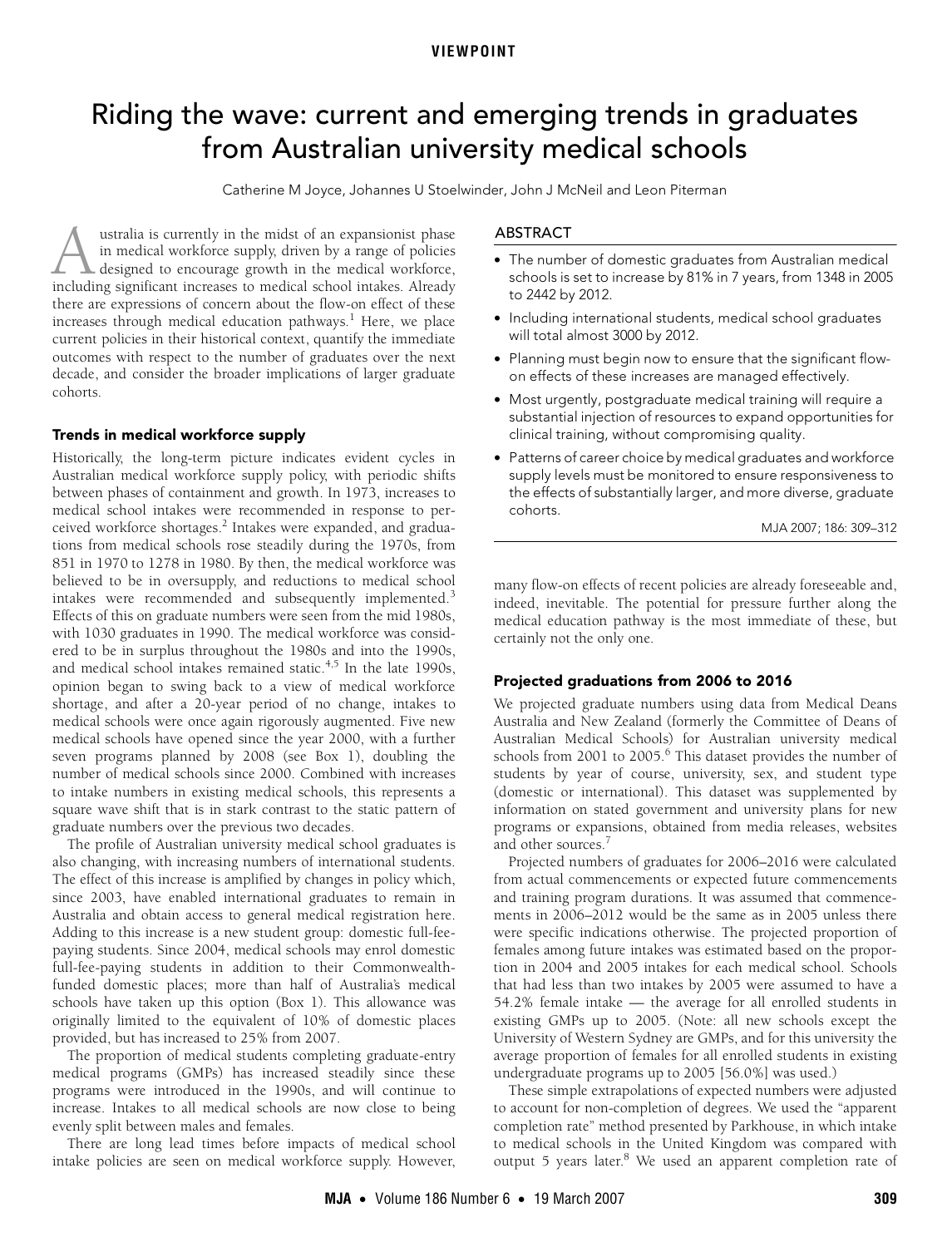<span id="page-1-0"></span>

| 1 Basic medical training programs in Australia, 2006*                        |                     |                                         |                                         |  |  |
|------------------------------------------------------------------------------|---------------------|-----------------------------------------|-----------------------------------------|--|--|
| University                                                                   | Duration<br>(years) | Year<br>of first<br>intake <sup>†</sup> | Full-fee-paying<br>domestic<br>students |  |  |
| Flinders University (GMP)                                                    | 4                   |                                         |                                         |  |  |
| Monash University <sup>‡</sup>                                               | 5                   |                                         | ✓                                       |  |  |
| University of Adelaide                                                       | 6                   |                                         | ✓                                       |  |  |
| University of Newcastle <sup>§</sup>                                         | 5                   |                                         | $\checkmark$                            |  |  |
| University of New South Wales                                                | 6                   |                                         | $\checkmark$                            |  |  |
| University of Queensland (GMP)                                               | 4                   |                                         | $\checkmark$                            |  |  |
| University of Sydney (GMP)                                                   | 4                   |                                         |                                         |  |  |
| University of Tasmania <sup>11</sup>                                         | 5                   |                                         |                                         |  |  |
| University of Western Australia                                              | 6                   |                                         |                                         |  |  |
| James Cook University                                                        | 6                   | 2000                                    |                                         |  |  |
| University of Melbourne                                                      |                     |                                         |                                         |  |  |
| Undergraduate program                                                        | 6                   |                                         |                                         |  |  |
| Graduate-entry program<br>(one-third of intake) (GMP)                        | 4.5                 | 2000                                    |                                         |  |  |
| Australian National University<br>(GMP)                                      | 4                   | 2004                                    |                                         |  |  |
| Bond University <sup>§</sup>                                                 | 5                   | 2005                                    |                                         |  |  |
| Griffith University (GMP)                                                    | 4                   | 2005                                    |                                         |  |  |
| University of Notre Dame<br>(Fremantle) (GMP)                                | 4                   | 2005                                    |                                         |  |  |
| Future programs                                                              |                     |                                         |                                         |  |  |
| University of Western Sydney <sup>§</sup>                                    | 5                   | 2007                                    |                                         |  |  |
| University of Wollongong (GMP)                                               | 4                   | 2007                                    |                                         |  |  |
| Victorian Extended Rural Cohort                                              | As                  | 2007                                    |                                         |  |  |
| (Monash University & University<br>of Melbourne)                             | above               |                                         |                                         |  |  |
| University of New England<br>(Joint program with University<br>of Newcastle) | 5                   | 2008                                    |                                         |  |  |
| University of Notre Dame<br>(Sydney) (GMP)                                   | 4                   | 2008                                    |                                         |  |  |
| Deakin University (GMP)                                                      | 4                   | 2008                                    |                                         |  |  |
| Monash University (Gippsland)<br>(GMP)                                       | 4                   | 2008                                    |                                         |  |  |

GMP = graduate-entry medical program.

\* Sources: university websites and faculty offices. † If introduced since 1999. ‡ Monash University's 5-year program commenced 2001; previously 6 years' duration. § University accepts applications from both school-leavers and graduates. ¶ University of Tasmania's 5-year program commenced 2006; previously 6 years' duration.

93.1%, based on previous analysis of actual commencements and completions in Australian university medical schools from 1994 to  $2003.<sup>9</sup>$  $2003.<sup>9</sup>$  $2003.<sup>9</sup>$ 

The projected number of graduates is shown in [Box 2](#page-2-0), with actual graduate numbers of domestic students from 1970 and international students from 1989 to 2005 for comparison. There is a clear jump in 2008, when the first graduates from Griffith University and the University of Notre Dame (Fremantle) will join those from the Australian National University (2007). All of the planned changes will have flowed through to the medical workforce by 2012, when graduate numbers are projected to stabilise once again. Overall, the number of domestic graduates is projected to increase by 81%, from 1348 in 2005 to 2442 in 2012.

The number of international graduates is also projected to grow. Having increased from about 10% of all graduates in 2000 to around 20% by 2006, international students will continue to comprise a similar proportion throughout the projection period. Numbers of international graduates are projected to increase from 260 in 2005 to almost 500 by 2012.

Western Australia, Queensland, New South Wales and Tasmania are projected to have the largest percentage changes in total (domestic and international) graduates from 2005 to 2012, and South Australia the smallest [\(Box 3\)](#page-2-1).

GMP graduates are projected to comprise 45% of all graduates by 2012, from a baseline of none in 1998. The proportion of female graduates, which hit the 50% mark in the early 2000s, will continue to hover around 55%.

# Projection assumptions

Our estimated projections are conservative, due to the assumptions of a 93.1% completion rate and no increases in international or domestic full-fee-paying students. The Medical Specialist Training Steering Committee projected about 2500 Commonwealthfunded graduates by 2012, $10^{6}$  and the Australian Medical Association has projected 3023 domestic graduates, $11$  compared with our projection of 2442 total domestic students, including full-feepaying.

The differences between these projections arise from differing sets of assumptions about attrition rates and numbers of domestic full-fee-paying students, and precision of calculation methods. If all universities that are currently enrolling domestic full-fee-paying students took full advantage of the 25% cap from 2007, there would be about 237 more graduates in 2012. It seems likely that universities will continue to increase the number of full-fee-paying students they enrol (both domestic and international), so total numbers of graduates after 2012 are likely to continue to increase accordingly.

#### Implications

These figures paint a clear picture: the wave of students flowing into the Australian medical workforce represents substantial growth, and we must plan carefully — now — if we are to ride the wave, rather than being swamped by it. There are significant implications for medical training pathways, patterns of career choice, and workforce supply levels.

One of the most immediate concerns is the number of places and the resources available at the prevocational training stage. This is looming as a potential bottleneck in the system as more students than ever compete for junior medical officer positions. Although the states and territories have agreed, as part of the Council of Australian Governments (COAG) Health Workforce initiative, to provide sufficient intern-level positions, this does not address the need for similar increases in resources for the subsequent postgraduate training years (PGY2 and PGY3). Urgent attention is required to ensure that availability of clinical teachers, teaching time, access to patients, and necessary infrastructure is sufficient for the increased trainee numbers throughout this critical period of training[.12](#page-3-12)

A number of strategies have been proposed to address this, including using simulation and a wider range of clinical teaching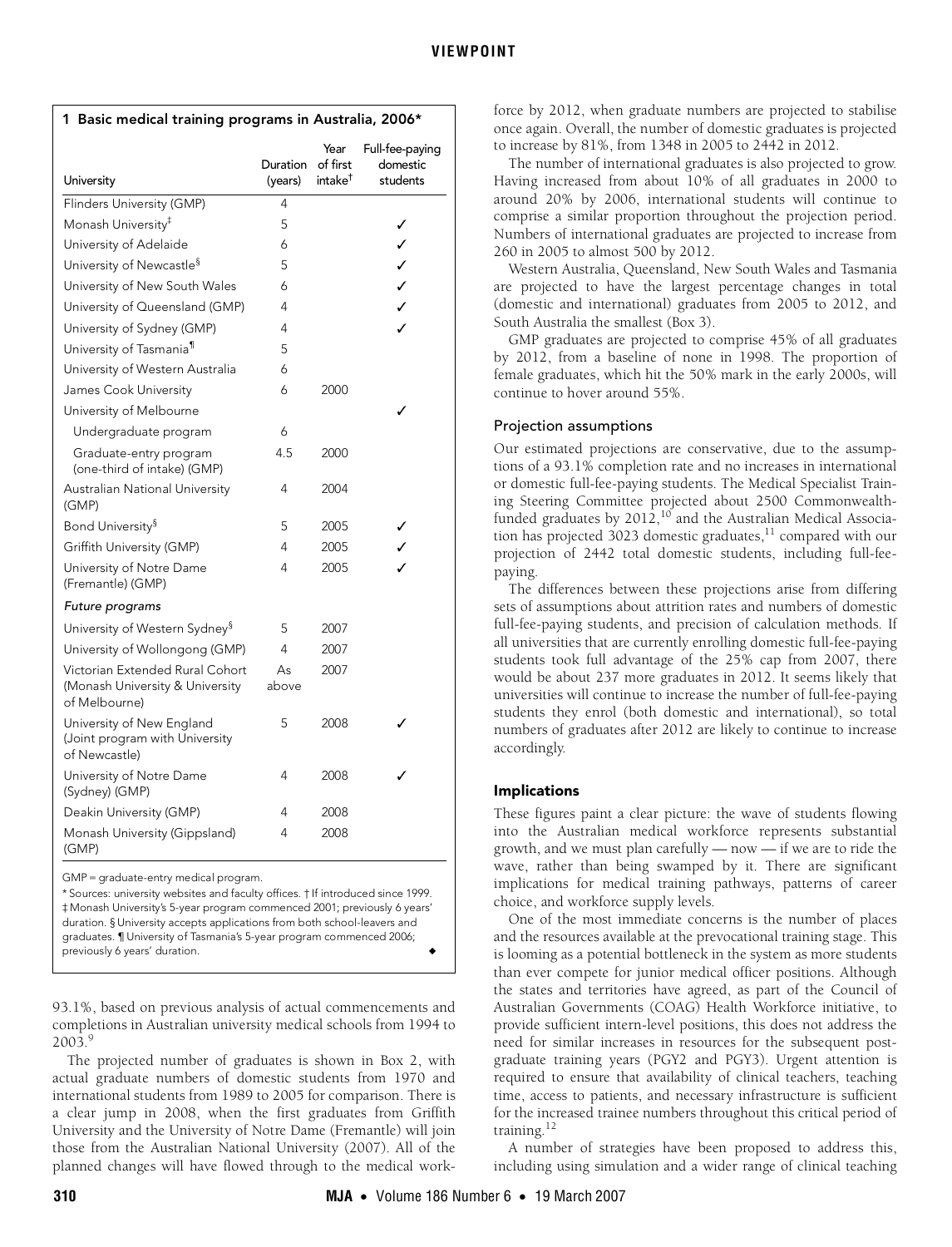<span id="page-2-0"></span>

settings, such as community-based health services and the private health sector.<sup>12</sup> A commitment to use private clinical settings for specialist training was made at the July 2006 COAG meeting;<sup>10</sup> a similar approach is likely to be needed for the prevocational stage. The now well established rural clinical schools network provides another option for expanding clinical training beyond the traditional urban hospital setting. Innovations in clinical training, such as private sector settings or simulation, will need to be accompanied by mechanisms to safeguard quality and broad equivalence of training experiences.

Increased numbers of overseas-trained doctors are also entering the Australian medical workforce by the Australian Medical Council pathway, up from around 200 per year in the 1990s to over 500 in 2004.[13](#page-3-13) This will add to the demands for clinical supervision and postgraduate training.

Changes in the student body may influence patterns of career choice within medicine (specialty distribution). Women's career choices have been found to be different to men's,  $14,15$  $14,15$  and it is also

# <span id="page-2-1"></span>3 Australian university medical school graduates (domestic and international) by state/territory: actual (2005) and projected (2012)

|                              | Total graduates |      |                 |
|------------------------------|-----------------|------|-----------------|
| State/territory              | 2005            | 2012 | Per cent change |
| Australian Capital Territory | 0               | 93   |                 |
| New South Wales              | 504             | 965  | 91.5%           |
| Queensland                   | 284             | 575  | 102.5%          |
| South Australia              | 209             | 224  | 7.2%            |
| Tasmania                     | 57              | 107  | 87.7%           |
| Victoria                     | 441             | 714  | 61.9%           |
| Western Australia            | 113             | 237  | 109.7%          |
| Total                        | 1608            | 2916 | 81.3%           |

possible that GMP graduates will have different patterns of career choice than those from undergraduate programs. Although research in the UK indicates only slight differences, $16$  medical schools have been shown to vary in patterns of graduate career choices[.17](#page-3-17) The increasingly diverse "character" of Australia's medical schools suggests that changes to patterns of career choice are likely, and should be monitored closely. There are currently few data available to explore this issue, but it is possible that specialties experiencing difficulties in recruitment may benefit from a different graduate cohort profile. Many new regional medical schools specifically aim to produce graduates interested in rural and general practice.<sup>7</sup> It is also possible that generational shifts in work participation patterns and preferences may overshadow sex-based differences in the future. The Medical Schools' Outcomes Database project being overseen by Medical Deans Australia and New Zealand may provide further insight, by providing national data on the career intentions and demographics of medical students (commencing from 2006) and tracking their progress over time.

Balancing the interests of medical school graduates with the health care needs of the Australian community will become an increasingly important task. In the past, planning for individual specialist training programs was done separately, but this will need to be more integrated in the future to ensure an appropriate balance. Incentives may be needed to ensure that specialties perceived by graduates as less attractive have a sufficient workforce, similar to existing rural and remote workforce incentives. Greater flexibility in training pathways may also be required, both to accommodate interrupted and part-time training and to increase the flexibility of the medical workforce to move between specialties[.18](#page-3-18),[19](#page-3-19) Younger cohorts of professionals are increasingly mobile, not just between jobs and locations, but also between occupations[.20](#page-3-20) Medical career structures must be adapted to avoid losing too many from the medical profession altogether.

The effect of increases in numbers of graduates on the availability of clinical service providers is likely to be offset by a number of factors exerting downward pressure on workforce supply. Continual increases in the proportion of women in the medical workforce (32% of the total Australian medical workforce in 2004)<sup>[21](#page-3-21)</sup> is the first of these, as women have lower levels of workforce participa-tion across their career compared with men.<sup>[21,](#page-3-21)[22](#page-3-22)</sup> Average working hours are decreasing, influenced both by cohort effects in preferences for shorter working hours, and campaigns for "safe working hours". Finally, increased non-clinical activity by doctors reduces the time available to provide clinical services.<sup>2</sup>

While declines in medical workforce participation levels may counteract increases in real numbers of workforce entrants, they also have implications for the number of places in, and the quality of, specialist training. Moves towards competency-based models of training, rather than time-defined programs, may assist in ensuring quality of training is maintained.<sup>[24](#page-3-24)</sup> In the future, postgraduate medical education may involve greater centralisation of governance, as has occurred in the UK. $^{25}$  There may also be increased university involvement. Ideally, this should build on existing precedents for cooperative arrangements with the medical specialist colleges, for example in fields such as psychiatry, occupational medicine and palliative care. The limiting factor in expanding postgraduate medical training is the availability of clinical environments and supervisors. There are, therefore, no benefits in competition between universities and colleges as providers of that training. There are clearly significant challenges ahead for colleges and other parties involved in specialist training.